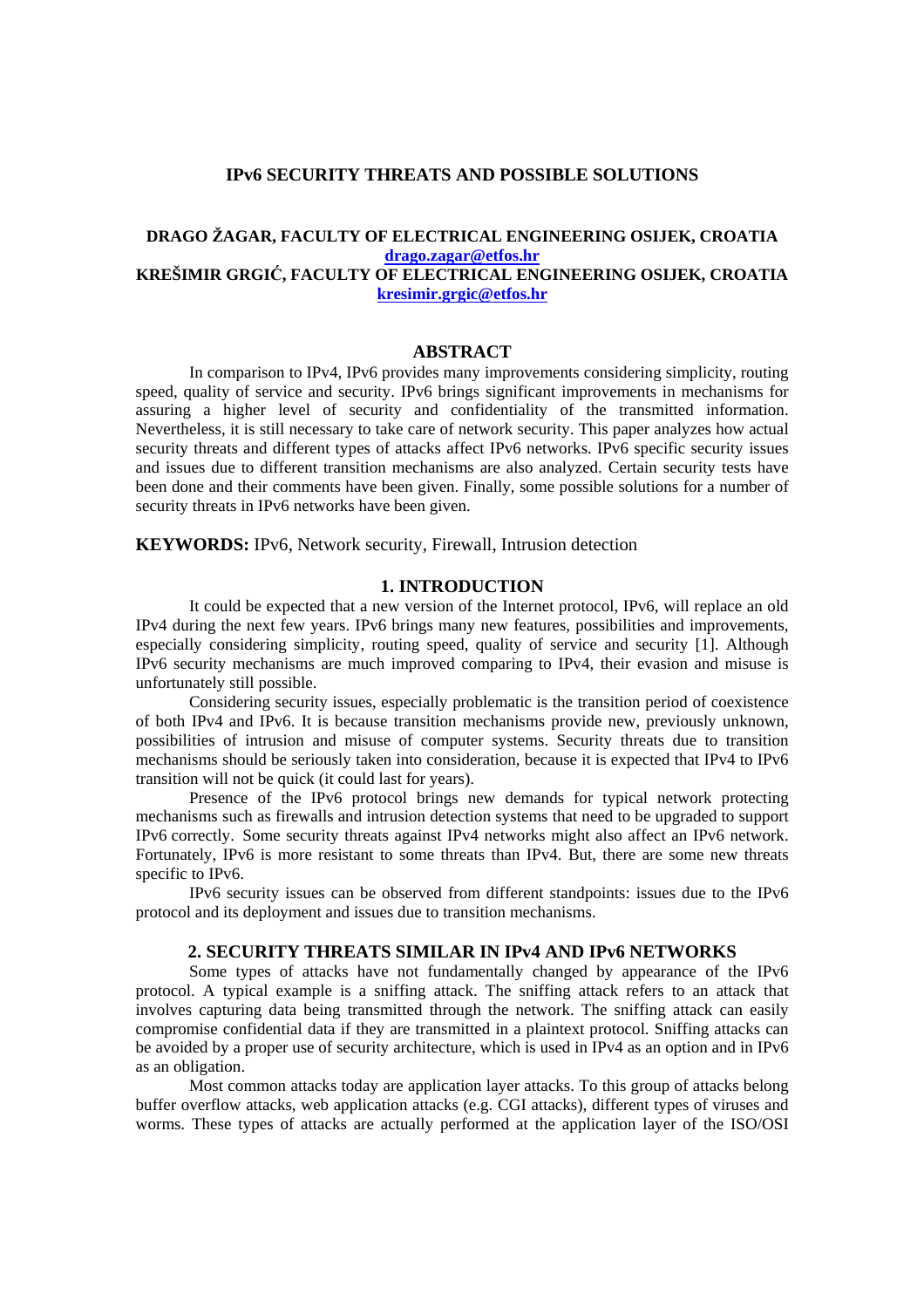network model (layer 7). Since IPv4 and IPv6 are protocols of the network layer, transition to IPv6 does not have influence on these types of attacks.

 A flooding attack is a very frequent type of attack in current networks. The flooding attack means flooding a network device (e.g. a router) or a host with large amounts of network traffic, much larger than it is able to process. It can be a local or a distributed DoS (Denial of Service) attack and it can cause unavailability of network resources. Arrival of IPv6 did not change basic principles of a flooding attack. New types of extension headers in IPv6, new types of ICMPv6 messages and dependence on multicast addresses in IPv6 (e.g. all routers must have site-specific multicast addresses) may provide new ways of misuse in flooding attacks.

# **3. IPv6 SPECIFIC SECURITY ISSUES**

 IPv6 protocol brings many differences and new features in comparison to IPv4. Some of changes in protocol specifications may potentially result in security problems.

### **3.1 Reconnaissance attacks**

 An intruder uses reconnaissance attacks to gather essential data about the victim network that are used later in further attacks. An intruder can use active methods, such as scanning, or passive data mining. As a result of a reconnaissance attack an intruder gets information about hosts and network devices and their interconnections in the targeted network. To gather these information an intruder uses ping probes in order to determine which IP addresses are in use. After that a port scan of the accessible system is performed. There are software tools (such as Nmap) that can perform all these actions together.

 The port scan procedure is identical for both IPv4 and IPv6, but there is a major difference in identification of valid address. Reconnaissance techniques are the same for IPv4 and IPv6, but the subnet size in the IPv6 network is much larger than in the IPv4 network (the default size is 64 bits). To perform a scan of the whole subnet it is necessary to make  $2^{64}$  probes – so that makes it impossible.

 Unfortunately, some types of multicast addresses used in IPv6 networks can help an intruder to identify and attack some resources in the targeted network. RFC 2375 [2] defines a node, a link and site-specific use of multicast addresses (e.g. all routers have a site-specific address FF05::2). Also, it is crucial to ensure that these internal-use addresses are unreachable from the outside. It can be performed by filtering on network's border routers.

#### **3.2 Misuse of routing headers**

 According to [1], all IPv6 nodes have to be capable of processing routing headers. This behavior produces some security problems, because routing headers can be used to avoid access controls based on destination addresses. It is possible that an intruder sends a packet to a publicly accessible address with a routing header containing a "forbidden" address (address on the victim network). Then the publicly accessible host will forward the packet to a destination address stated in the routing header ("forbidden" address) even though that destination address is filtered. By spoofing packet source addresses an intruder can initiate a denial-of-service attack by using any publicly accessible host for redirecting attack packets.

### **3.3 Fragmentation related attacks**

IPv6 protocol specification [1] does not allow packet fragmentation by intermediary devices. Fragmentation is possible only at the source node meaning that usage of the path MTU discovery method (based on ICMP messages) is an obligation. The minimum recommended MTU size for IPv6 is 1280 octets. It is recommended security practice to drop all fragments with less than 1280 octets unless the packet is the last in the flow. Using fragmentation an intruder can achieve that port numbers are not found in the first fragment and in that way bypass security monitoring devices (which do not reassemble fragments) expecting to find transport layer protocol data in the first fragment. By sending a large number of small fragments an attacker can cause an overload of reconstruction buffers on the target system potentially implying a system to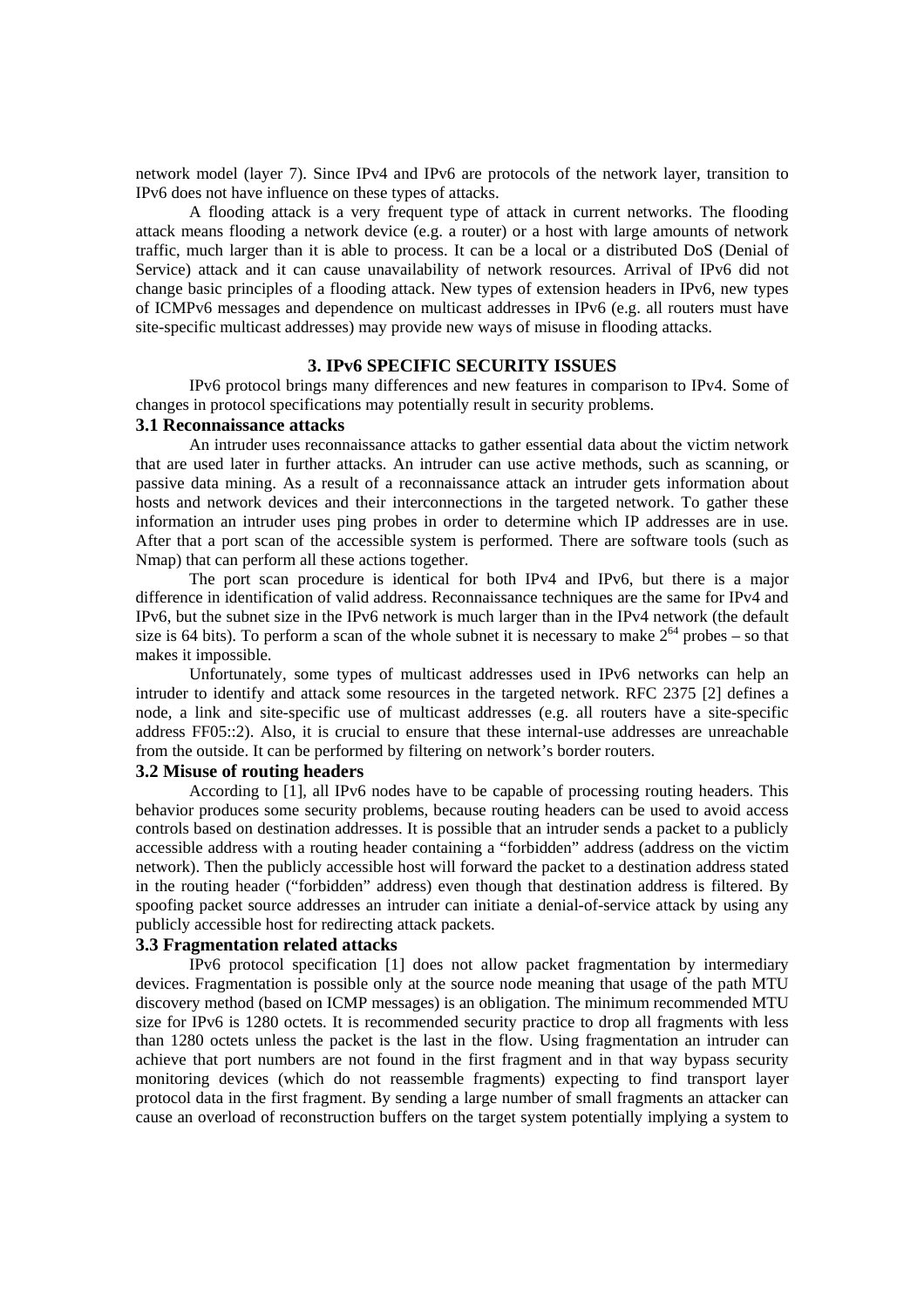crash (a type of a Denial of Service attack). This can be avoided by limiting the total number of fragments and their arrival rate.

### **3.4 Misuse of ICMPv6 and multicast**

 Some important mechanisms in IPv6 networks, such as neighbor discovery and path maximum-transmission-unit discovery, are dependent on some types of ICMPv6 messages [3]. Therefore it is a must to permit some ICMPv6 messages in order to have the IPv6 network operate properly (e.g. a "packet too big" message is required for the path MTU-discovery procedure, or a "parameter problem" message is necessary if there is an unrecognized option in the packet header). ICMPv6 specification also allows an error notification response to be sent to multicast addresses (if a packet was targeted to a multicast address). That fact can be misused by an attacker. By sending a suitable packet to a multicast address an attacker can cause multiple responses targeted at the victim (the spoofed source of the multicast packet).

### **4. SECURITY ISSUES DUE TO TRANSITION MECHANISMS**

 Transition from the IPv4 to the IPv6 protocol will not be rapid and for a certain period of time both protocols will coexist. There are several transition mechanisms, such as tunneling and dual-stack configurations (supporting both IPv4 and IPv6) [4]. It is very important for network designers and administrators to understand security implications of the transition mechanisms in order to apply proper security mechanisms, such as firewalls and intrusion detection systems.

 On dual-stack configuration hosts applications can be targeted by both IPv4 and IPv6 attacks. Accordingly, firewalls and intrusion detection systems on such hosts must support both IPv4 and IPv6 and must have proper filtering/detection rules for both protocols.

 Tunneling mechanisms may also bring new danger and misuse possibilities. Tunneling can facilitate an intruder to avoid ingress filtering checks. Special attention must be paid to automatic tunneling mechanisms. Two methods of automatic tunneling are specified. The first method is called "6to4" and it connotes encapsulation of the IPv6 packet directly into an IPv4 packet. The "Teredo" tunneling mechanism connotes encapsulation of the IPv6 packet into an IPv4 UDP packet. If these tunneling methods are in use, all receiving nodes must allow decapsulation of packets that can be sourced from anywhere. This can be a serious security problem.

 The 6to4 mechanism uses automatic IPv6-over-IPv4 tunneling for interconnecting IPv6 networks. The 6to4 architecture includes 6to4 routers and 6to4 relay routers. The 6to4 router accepts and decapsulates IPv4 packets from other 6to4 router, and the 6to4 relay router accepts packets from native IPv6 nodes.

 Addresses within the IPv4 and IPv6 headers may be spoofed, meaning this mechanism can be used for Denial of Service (DoS) attacks. By misusing a 6to4 transition mechanism a DoS attack can be targeted to the IPv6 node, the IPv4 node or other 6to4 node [5].

#### **5. IPv6 FIREWALLS**

 Firewalls represent one of the most important network security mechanisms. They act as network traffic filters filtering all traffic that enters or leaves the local network. Firewalls are usually positioned between a LAN and the Internet (or other insecure network), but it is also possible to place firewalls on LAN segments, even on every single host in the local network. Every packet is being analyzed and results are compared with a predefined set of rules. According to predefined rules, the packet can be accepted, discarded or sent to an additional check.

 Filtering rules must be defined separately for IPv4 and IPv6 traffic meaning that firewalls for IPv6 networks must have support for the IPv6 protocol. On the Linux platform exists an "ip6tables" tool for configuring IPv6 firewall (i.e. writing filtering rules for IPv6 traffic). "ip6tables" is included in all recent Linux distributions and it is very similar to the "iptables" tool (a tool for setting an IPv4 firewall).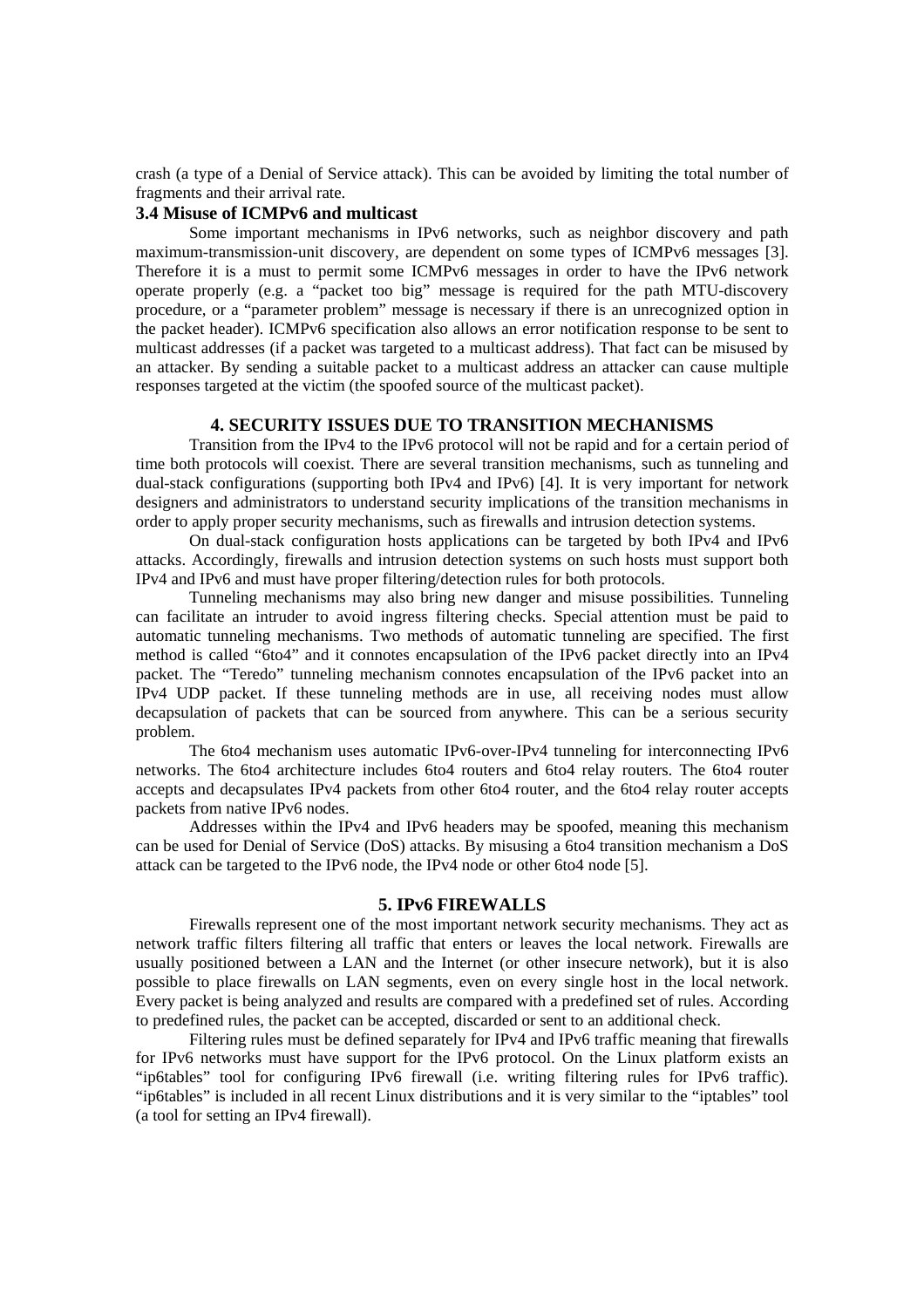MS Windows platform uses a "Windows Firewall" tool (formerly called ICF – Internet Connection Firewall) with support for the IPv6 protocol. It is included in Service Pack 2 for MS Windows XP and it is not available as a single product. Filtering rules for Windows Firewall can be set in graphical user environment or using the Command Prompt (net shell).

# **6. INTRUSION DETECTION IN IPv6 NETWORKS**

 Intrusion Detection System (IDS) is a hardware or software system for supervision and analysis of different events occurring in the network or on the particular host. The purpose of the IDS system is to find potential security problems and to detect an unauthorized intrusion and misuse of network resources.

 There are two main types of IDS systems: Host-Based IDS systems (HIDS) and Network-Based IDS systems (NIDS). The NIDS system captures and analyzes network traffic on a whole local network or a network segment protecting many hosts simultaneously. The HIDS system protects a single host. For achieving maximum level of protection it is recommended to install the HIDS system at every host in LAN. The NIDS system should be implemented on every segment (subnet) of LAN or at least between LAN and the Internet. Such placement of HIDS and NIDS systems enables detection of outside attacks such as unauthorized activities of local users.

 Unfortunately, the situation considering IPv6 support by non-commercial IDS systems is not so good. There are several commercial IDS systems with IPv6 support, but no freeware known to authors (November 2005).

 IPv6 supporting the IDS system must consider some new things typical of the IPv6 protocol. IPv6 defines a new header format that the IDS system must properly recognize. In order to simplify the main header, IPv6 introduces extension headers (such as Hop-by-hop, Routing, Fragment, Destination Options, Authentication, Encapsulation Security Payload). A Next Header format also allows new types of IPv6 extension headers to be defined and implemented. The IDS system must implement support for these types of headers. A proper header order is also defined, thus it is desirable for IDS to check the order of extension headers. It is recommended for IDS to discard a packet with an undefined "Next Header" value and to record this as incident.

 A Hop-by-hop options header is the only header examined at each hop along the path from the source to the destination node. Since it may have multiple or repeated options an IDS system should be capable of detecting irregular or duplicate options. A Destination options header is processed by the destination node. This header should also be checked by IDS due to a possibility of irregular or duplicate options. A Bad destination option or a hop-by-hop option can be set up intentionally by an attacker. If the node is set to send an ICMP error message in case of bad options, it can be misused for a smurf-like attack. An attack will be targeted back to the spoofed source address via the remote network.

 Intrusion Detection System with IPv6 support should also be able to recognize and analyze IPv6 traffic tunneled in IPv4. That implies support for both automatic and manual tunnels. Proper deployment of IDS is also very important. If a node or a network has separate connections for IPv4 and IPv6, it is necessary to deploy a proper IDS for every connection. For a dual-stack node with a single connection deployed IDS must recognize and support both protocols. If IPv6 traffic is tunneled, a tunnel should be terminated outside the IPv6 firewall and IDS deployed at the ingress point of a network, behind firewall.

#### **7. TESTING OF SECURITY ISSUES IN EXPERIMENTAL IPv6 NETWORK**

 For experimenting purposes at the Faculty of Electrical Engineering, University of Osijek, a small IPv6 network has been established. The network consists of three computers, two desktop PCs (based on Intel Celeron and Intel P4 CPUs) and one notebook (Gericom Hummer, based on Intel Celeron CPU). All computers have been configured as dual-boot configurations driven by MS Windows XP (with SP2 included) and Mandrake Linux 10 operating systems. Also, all computers in the experimental network have been configured as dual-stack devices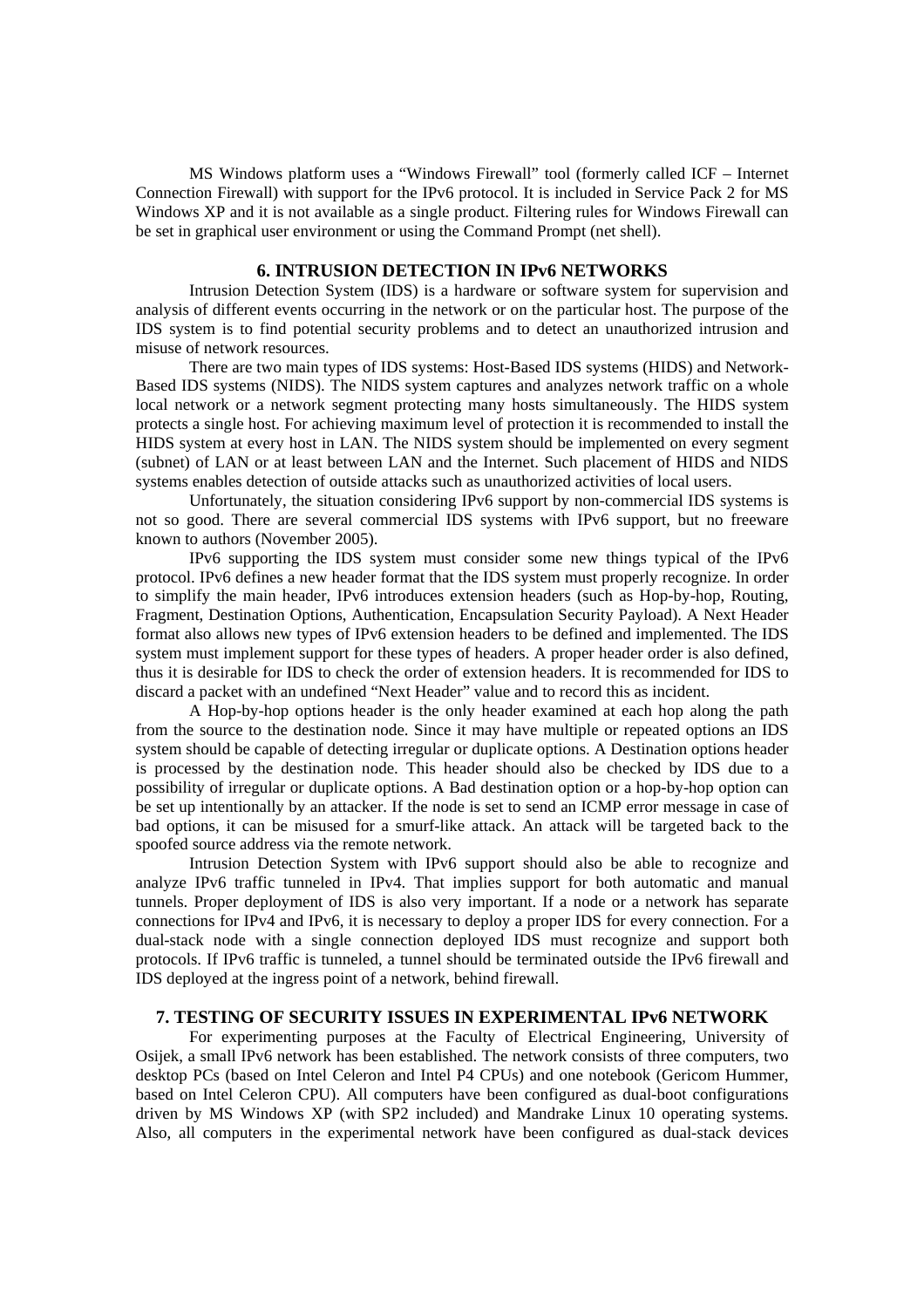supporting both IPv4 and IPv6 protocols. A local IPv6 network was connected to the CAR6Net network (CAR6Net – experimental IPv6 network established by CARNet, Croatian Academic and Research Network).

 In the described experimental network some IPv6 firewall tests have been done. Different types of reconnaissance attacks have been performed and some possibilities for their successful detection have been analyzed.

 All tests have been performed both on Windows XP and Linux platform. Command-line applications Netshell (on Windows XP) and ip6tables (on Linux) have been used for setting of the filtering rules. Settings of Windows and Linux firewall were identical for the purpose of better comparison.

 Nmap application [6] has been used for testing purposes (scanning for security vulnerabilities). The official version of Nmap supports the IPv6 protocol, but there is an adapted version of Nmap based on an older official version (ver. 2.54BETA36) with an improved support for IPv6. This Nmap version is recommended for use in IPv6 networks by authors of the original Nmap. It supports more scanning techniques such as *TCP connect scan*, *SYN scan*, *ACK scan*, *FIN scan*, *Xmas Tree scan* and *UDP scan*.

 A TCP connect scan technique connotes attempts to establish a TCP connection on different ports on the targeted host. If the port is listening, the connection will be established, otherwise the port will be unreachable. This type of scan can be performed by any user (without administrative privileges), but it is also easiest to detect. By a SYN scan technique a SYN packet is sent to a targeted host, similarly to the procedure of establishing a full TCP connection. A SYN/ACK response indicates that the targeted port is listening, while RST response designates a non-listening port. The ACK scan method sends an ACK packet with random looking acknowledgement/sequence numbers to the specified port. A RST response on the ACK scan denotes an unfiltered port. The Xmas Tree scan method sets flags FIN, URG and PUSH. A closed port should reply with RST, while the open port ignores the probe packet. By the UDP scan method 0 byte UDP packets are sent to targeted ports. A received ICMP port unreachable message denotes a closed port.

 For the testing purpose we have performed all described scanning methods. On the Linux platform none of the scanning methods could bypass the firewall and discover port settings on the targeted host. On the Windows XP platform some scanning techniques (TCP connect scan and SYN scan) successfully discovered port settings through the firewall. Therefore, the Linux firewall currently provides a higher security level than the Windows firewall. Consequently, in networks requiring a higher security level the usage of the Linux firewall is recommended.

 Possibility of intrusion detection is very important in networks that require a high level of security and protection. Since currently there are no non-commercial Intrusion Detection Systems, we have been considered some other available approaches and methods for successful detection of an unauthorized intrusion.

 Historically, prior to the appearance of different software tools which automated the procedure of intrusion detection (i.e. Intrusion Detection Systems), different packet dumping tools have been used for that purpose. Thus, in absence of an IPv6 supporting IDS tool, for purpose of intrusion detection we have been used Ethereal, network capture and analysis tool [7].

 Ethereal is a network packet analyzer with a very good support for decoding many network protocols and application layer traffic, including full support for the IPv6 protocol. It is often used for troubleshooting network problems, examining security problems, debugging protocol implementations and learning purposes. Ethereal can be used to actively monitor network traffic or to analyze previously captured traffic. It implements powerful and fully adjustable filtering options and is available on both MS Windows and Linux/UNIX platforms.

 Ethereal can be successfully used for intrusion detection in IPv6 networks. For the testing purposes we have been performed different types of reconnaissance attacks by using Nmap application. All attack-related IPv6 traffic was successfully recognized and logged by Ethereal.